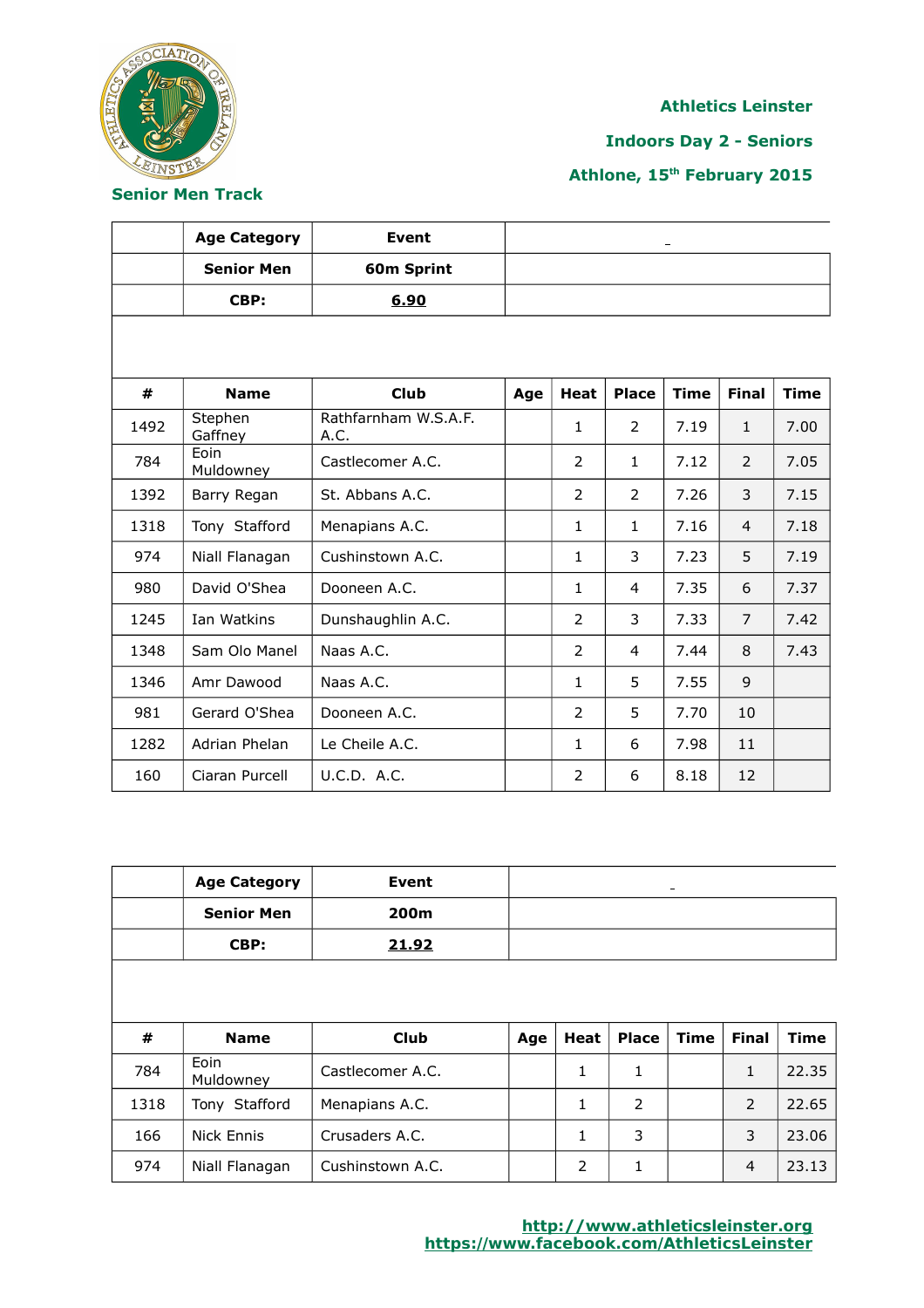

#### **Indoors Day 2 - Seniors**

| Athlone, 15 <sup>th</sup> February 2015 |  |  |  |  |
|-----------------------------------------|--|--|--|--|
|-----------------------------------------|--|--|--|--|

| 981  | Gerard O'Shea              | Dooneen A.C.                 | 2 | 2             | 5  | 24.33 |
|------|----------------------------|------------------------------|---|---------------|----|-------|
| 1486 | Patrick<br><b>Saunders</b> | Crusaders A.C.               | 2 | 3             | 6  | 24.47 |
| 1348 | Sam Olo Manel              | Naas A.C.                    | 1 | 4             | 7  | 24.62 |
| 1290 | Mark McBrearty             | Lifford A.C.                 | 3 | 1             | 8  | 25.21 |
| 1286 | Simon Murphy               | Le Cheile A.C.               | 3 | $\mathcal{P}$ | 9  | 25.62 |
| 1221 | James Sullivan             | Dundrum South Dublin<br>A.C. | 3 | 3             | 10 | 25.66 |
| 160  | Ciaran Purcell             | U.C.D. A.C.                  | 3 | 4             | 11 | 26.29 |

|      | <b>Age Category</b>     | <b>Event</b>                 |     |                |                |             |                |             |
|------|-------------------------|------------------------------|-----|----------------|----------------|-------------|----------------|-------------|
|      | <b>Senior Men</b>       | 400m                         |     |                |                |             |                |             |
|      | CBP:                    | 49.55                        |     |                |                |             |                |             |
|      |                         |                              |     |                |                |             |                |             |
|      |                         |                              |     |                |                |             |                |             |
| #    | <b>Name</b>             | <b>Club</b>                  | Age | <b>Heat</b>    | <b>Place</b>   | <b>Time</b> | <b>Final</b>   | <b>Time</b> |
| 1468 | Sean Donegan            | Tullamore Harriers A.C.      |     | $\mathbf{1}$   | $\mathbf{1}$   |             | $\mathbf{1}$   | 50.48       |
| 964  | Paul Breslin            | Crusaders A.C.               |     | $\mathbf{1}$   | 2              |             | $\mathcal{P}$  | 51.40       |
| 1500 | Darragh<br>MacNamara    | Tullamore Harriers A.C.      |     | $\mathbf{1}$   | 3              |             | 3              | 51.47       |
| 978  | David Campbell          | Donore Harriers              |     | $\mathbf{1}$   | $\overline{4}$ |             | $\overline{4}$ | 52.26       |
| 1347 | Kevin Migge             | Naas A.C.                    |     | $\overline{2}$ | $\mathbf{1}$   |             | 5              | 53.13       |
| 1283 | Ciaran Treacy           | Le Cheile A.C.               |     | $\overline{2}$ | 2              |             | 6              | 53.95       |
| 168  | <b>Patrick Saunders</b> | Crusaders A.C.               |     | $\overline{2}$ | 3              |             | $\overline{7}$ | 54.10       |
| 1246 | Oisin Foley             | Dunshaughlin A.C.            |     | 1              | 5              |             | 8              | 54.17       |
| 979  | Kosuke<br>Natashima     | <b>Donore Harriers</b>       |     | $\mathcal{P}$  | $\overline{4}$ |             | 9              | 55.66       |
| 1221 | James Sullivan          | Dundrum South Dublin<br>A.C. |     | $\overline{2}$ | 5              |             | 10             | 56.60       |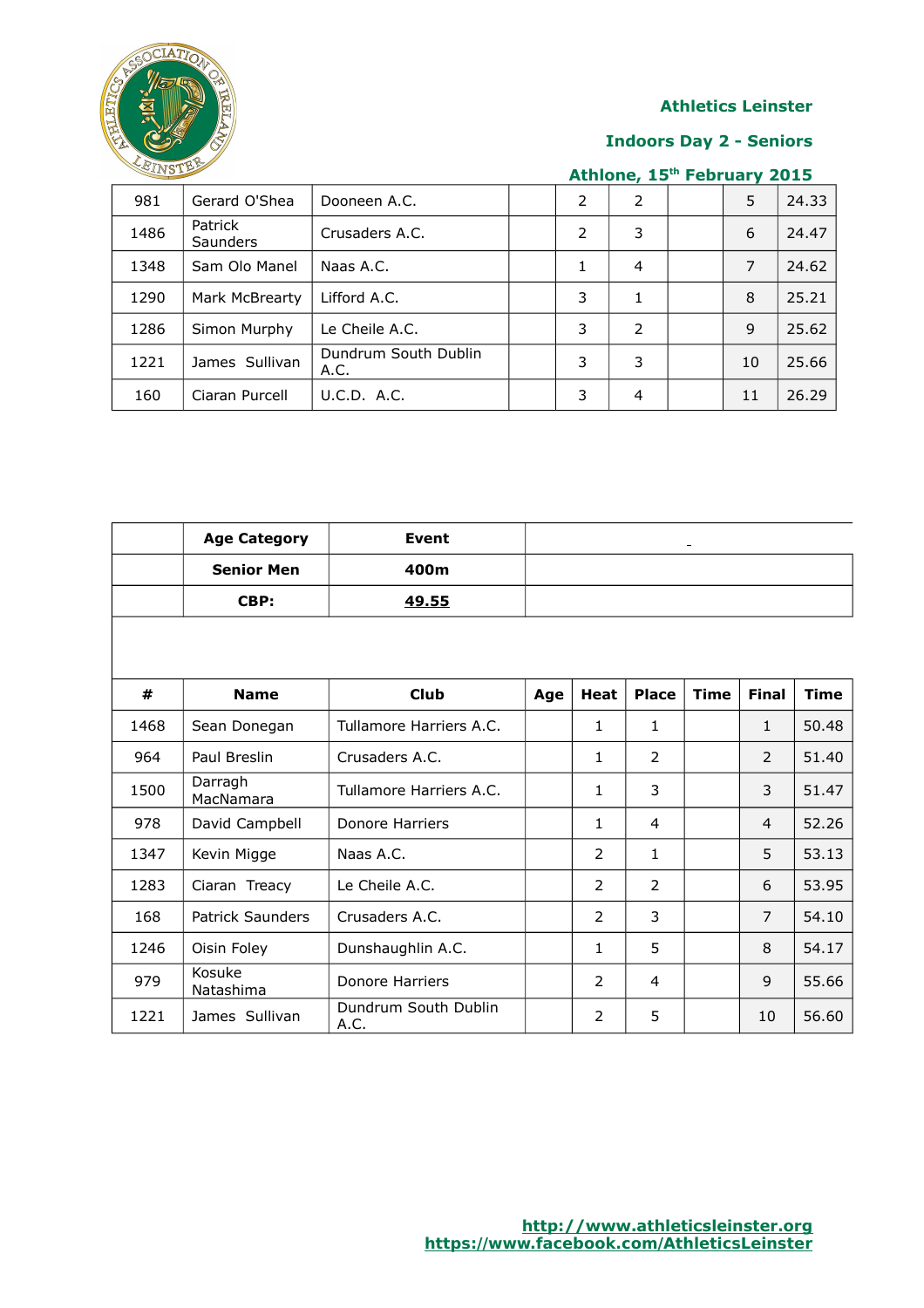

**Indoors Day 2 - Seniors**

|      | <b>Age Category</b> | <b>Event</b>         |     |      |              | -           |              |             |
|------|---------------------|----------------------|-----|------|--------------|-------------|--------------|-------------|
|      | <b>Senior Men</b>   | 60m Hurdles          |     |      |              |             |              |             |
|      | CBP:                | 8.13                 |     |      |              |             |              |             |
|      |                     |                      |     |      |              |             |              |             |
|      |                     |                      |     |      |              |             |              |             |
| #    | <b>Name</b>         | Club                 | Age | Heat | <b>Place</b> | <b>Time</b> | <b>Final</b> | <b>Time</b> |
| 1422 | Eoin Power          | St. Joseph's<br>A.C. |     |      |              |             | 1            | 9.02        |

|      | <b>Age Category</b> | <b>Event</b>              |                |                |             |   |                |             |
|------|---------------------|---------------------------|----------------|----------------|-------------|---|----------------|-------------|
|      | <b>Senior Men</b>   | 800m                      |                |                |             |   |                |             |
|      | CBP:                | 1.51.27                   |                |                |             |   |                |             |
|      |                     |                           |                |                |             |   |                |             |
| #    | <b>Name</b>         | <b>Club</b>               | <b>Heat</b>    | <b>Place</b>   | <b>Time</b> | Q | <b>Final</b>   | <b>Time</b> |
| 958  | Mark McDonald       | Clonliffe Harriers A.C.   | 1              | $\mathbf{1}$   |             |   | $\mathbf{1}$   | 1.56.98     |
| 1488 | Mark Conway Conway  | D.S.D.                    | 1              | $\overline{2}$ |             |   | $\overline{2}$ | 1.57.47     |
| 1284 | Conall Hayes        | Le Cheile A.C.            | $\mathbf{1}$   | 3              |             |   | 3              | 1.57.48     |
| 1147 | Brian Kirwan        | St. L. O'Toole A.C.       | 1              | $\overline{4}$ |             |   | 4              | 1.59.99     |
| 167  | Kieron Sexton       | Crusaders A.C.            | $\mathbf{1}$   | 5              |             |   | 5              | 2.00.08     |
| 1430 | James McAssey       | St. L. O'Toole A.C.       | $\overline{2}$ | $\mathbf{1}$   |             |   | 6              | 2.02.14     |
| 1485 | Neil Greaney        | Craughwell A.C.           | 2              | $\overline{2}$ |             |   | 7              | 2.04.20     |
| 1285 | Conor Murphy        | Le Cheile A.C.            | $\overline{2}$ | 3              |             |   | 8              | 2.04.65     |
| 1450 | Sean McCabe         | Tallaght A.C.             | $\mathbf{1}$   | 6              |             |   | 9              | 2.08.99     |
| 1268 | David Kynes         | Kilcoole A.C.             | 3              | $\mathbf{1}$   |             |   | 10             | 2.09.36     |
| 1489 | Shaun Deery         | Derry City Track Club     | 3              | $\overline{2}$ |             |   | 11             | 2.09.77     |
| 1473 | Paul Doran          | United Striders A.C.      | 3              | 3              |             |   | 12             | 2.11.57     |
| 1494 | Alan Danagher       | Rathfarnham W.S.A.F. A.C. | 2              | $\overline{4}$ |             |   | 13             | 2.12.29     |
| 1472 | Luke Botler         | United Striders A.C.      | 3              | $\overline{4}$ |             |   | 14             | 2.16.85     |
| 1493 | David Danagher      | Rathfarnham W.S.A.F. A.C. | 3              | 5              |             |   | 15             | 2.23.81     |
| 1490 | Conor McIlveen      | Derry City Track Club     | 3              | 6              |             |   | 16             | 2.29.03     |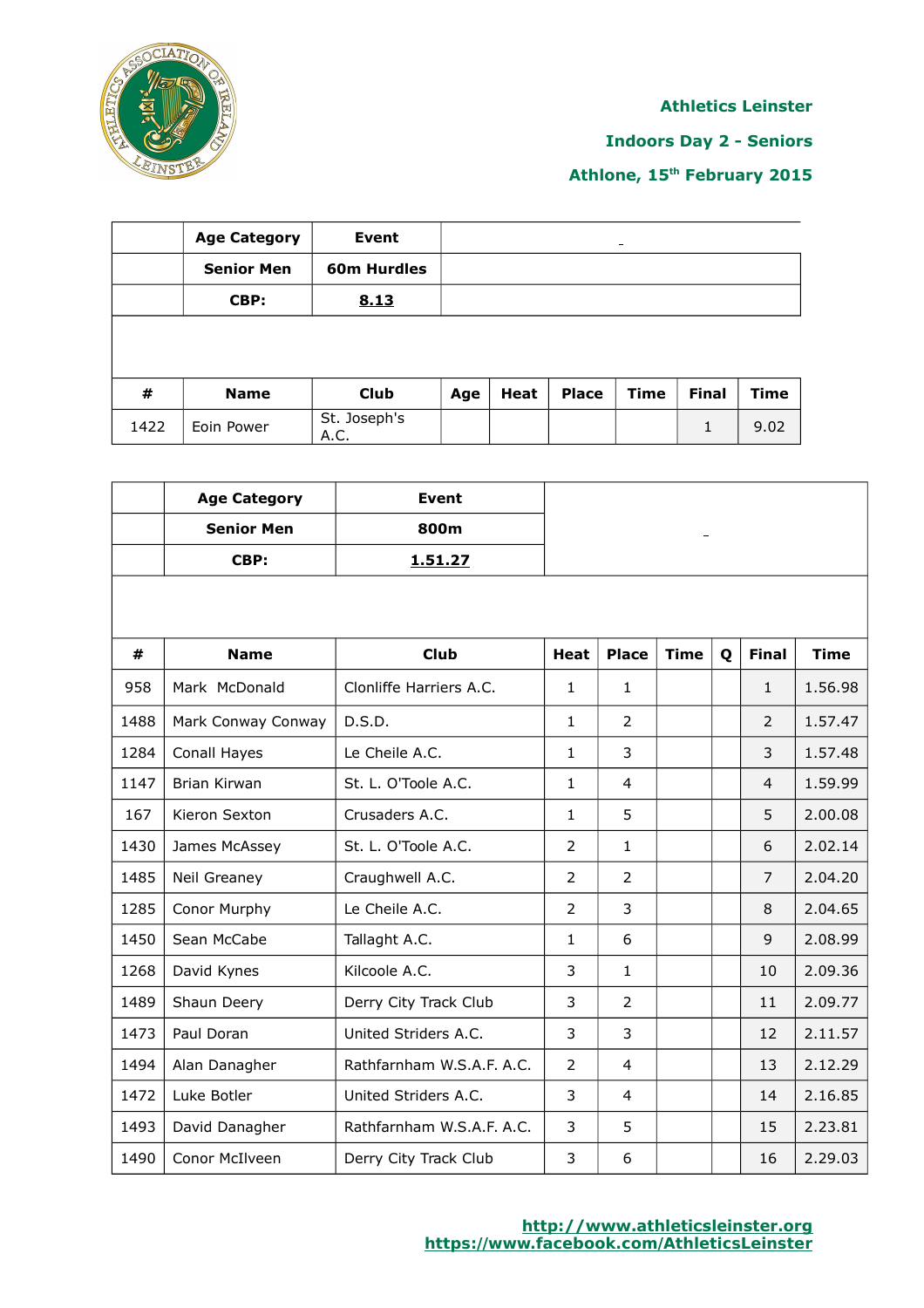

## **Indoors Day 2 - Seniors**

|  | Athlone, 15th February 2015 |  |
|--|-----------------------------|--|
|  |                             |  |

| 1051 | Tomas Heriban | Drogheda & District A.C. |     |  | ∸ /        | 2.32.43    |
|------|---------------|--------------------------|-----|--|------------|------------|
| 1495 | Tim Grummell  | Sli Cualann A.C.         | DNF |  | <b>DNF</b> | <b>DNF</b> |

|      | <b>Age Category</b> | <b>Event</b>                      |             |              |      |   |                |         |
|------|---------------------|-----------------------------------|-------------|--------------|------|---|----------------|---------|
|      | <b>Senior Men</b>   | 1500m                             |             |              |      |   |                |         |
|      | CBP:                | <u>3.54.59</u>                    |             |              |      |   |                |         |
|      |                     |                                   |             |              |      |   |                |         |
|      |                     |                                   |             |              |      |   |                |         |
| #    | <b>Name</b>         | <b>Club</b>                       | <b>Heat</b> | <b>Place</b> | Time | Q | <b>Final</b>   | Time    |
| 1495 | Tim Grummell        | Sli Cualann A.C.                  |             |              |      |   | 1              | 4.09.76 |
| 1424 | <b>Niall Sheil</b>  | St. Killian's A.C.                |             |              |      |   | 2              | 4.11.31 |
| 1430 | James McAssey       | St. L. O'Toole A.C.               |             |              |      |   | 3              | 4.13.60 |
| 1147 | Brian Kirwan        | St. L. O'Toole A.C.               |             |              |      |   | 4              | 4.31.69 |
| 1473 | Paul Doran          | United Striders A.C.              |             |              |      |   | 5              | 4.33.74 |
| 692  | <b>Thomas Dunne</b> | Ballyroan, Abbeyleix & Dist. A.C. |             |              |      |   | 6              | 4.36.49 |
| 690  | John Kirwan         | Ballyroan, Abbeyleix & Dist. A.C. |             |              |      |   | $\overline{7}$ | 4.52.54 |
| 691  | Noel Burke          | Ballyroan, Abbeyleix & Dist. A.C. |             |              |      |   | 8              | 5.02.00 |

|      | <b>Age Category</b> | Event                     |              |                |             |   |                |          |
|------|---------------------|---------------------------|--------------|----------------|-------------|---|----------------|----------|
|      | <b>Senior Men</b>   | 3000m                     |              |                |             |   |                |          |
|      | CBP:                | 8.33.80                   |              |                |             |   |                |          |
|      |                     |                           |              |                |             |   |                |          |
|      |                     |                           |              |                |             |   |                |          |
| #    | <b>Name</b>         | <b>Club</b>               | Heat         | <b>Place</b>   | <b>Time</b> | Q | <b>Final</b>   | Time     |
| 1395 | Cormac Kelly        | St. Abbans A.C.           | 1            | 1              |             |   | 1              | 08.49.99 |
| 1397 | Stephen Lawlor      | St. Abbans A.C.           | 1            | 2              |             |   | $\overline{2}$ | 08.52.94 |
| 1371 | Eoghain McGuinley   | Rathfarnham W.S.A.F. A.C. | 1            | 3              |             |   | 3              | 08.55.03 |
| 1393 | Brian Kelly         | St. Abbans A.C.           | $\mathbf{1}$ | $\overline{4}$ |             |   | $\overline{4}$ | 08.55.98 |
| 1372 | Robert Murphy       | Rathfarnham W.S.A.F. A.C. | 1            | 5              |             |   | 5              | 08.56.45 |
| 797  | David O'Connor      | Celbridge A.C.            | 1            | 7              |             |   | 6              | 09.06.40 |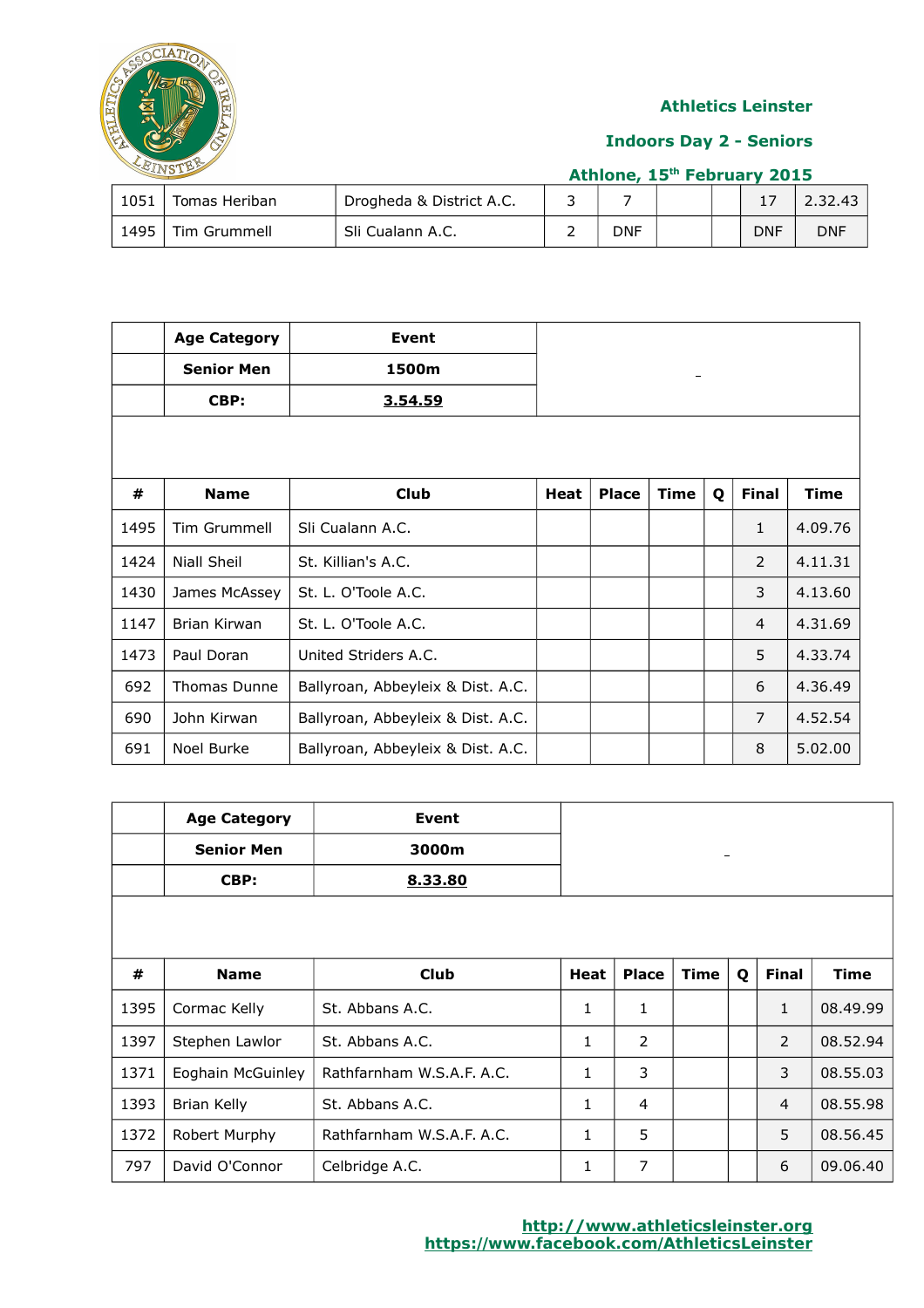

#### **Indoors Day 2 - Seniors**

| 1334 | Jonathan Daly    | Mullingar Harriers A.C.           | 1              | 10             |  | $\overline{7}$ | 09.22.98 |
|------|------------------|-----------------------------------|----------------|----------------|--|----------------|----------|
| 1000 | David Walsh      | Drogheda & District A.C.          | 2              | 3              |  | 8              | 09.37.28 |
| 1290 | Mark McBrearty   | Lifford A.C.                      | $\overline{2}$ | $\overline{4}$ |  | 9              | 09.39.09 |
| 1231 | Patrick Connolly | Dunleer A.C.                      | 2              | 7              |  | 10             | 09.46.12 |
| 1338 | Brian Furey      | Rathfarnham W.S.A.F. A.C.         | 1              | 14             |  | 11             | 09.53.06 |
| 1333 | Ian McCormack    | Mullingar Harriers A.C.           | $\mathcal{P}$  | 9              |  | 12             | 10.01.24 |
| 1230 | Anthony Connolly | Dunleer A.C.                      | $\mathcal{P}$  | 10             |  | 13             | 10.06.62 |
| 690  | John Kirwan      | Ballyroan, Abbeyleix & Dist. A.C. | 2              | 11             |  | 14             | 10.13.84 |
| 691  | Noel Burke       | Ballyroan, Abbeyleix & Dist. A.C. | 3              | 5              |  | 15             | 11.20.56 |

|      | <b>Age Category</b> | <b>Event</b>         |     |      |              |             |   |              |             |
|------|---------------------|----------------------|-----|------|--------------|-------------|---|--------------|-------------|
|      | <b>Senior Men</b>   | <b>3Km Walk</b>      |     |      |              | -           |   |              |             |
|      | CBP:                | 13:35.80             |     |      |              |             |   |              |             |
|      |                     |                      |     |      |              |             |   |              |             |
|      |                     |                      |     |      |              |             |   |              |             |
| #    | <b>Name</b>         | <b>Club</b>          | Age | Heat | <b>Place</b> | <b>Time</b> | Q | <b>Final</b> | <b>Time</b> |
| 1496 | Michael Ryan        | St. Joseph's<br>A.C. |     |      |              |             |   | 1            | 13.42.8     |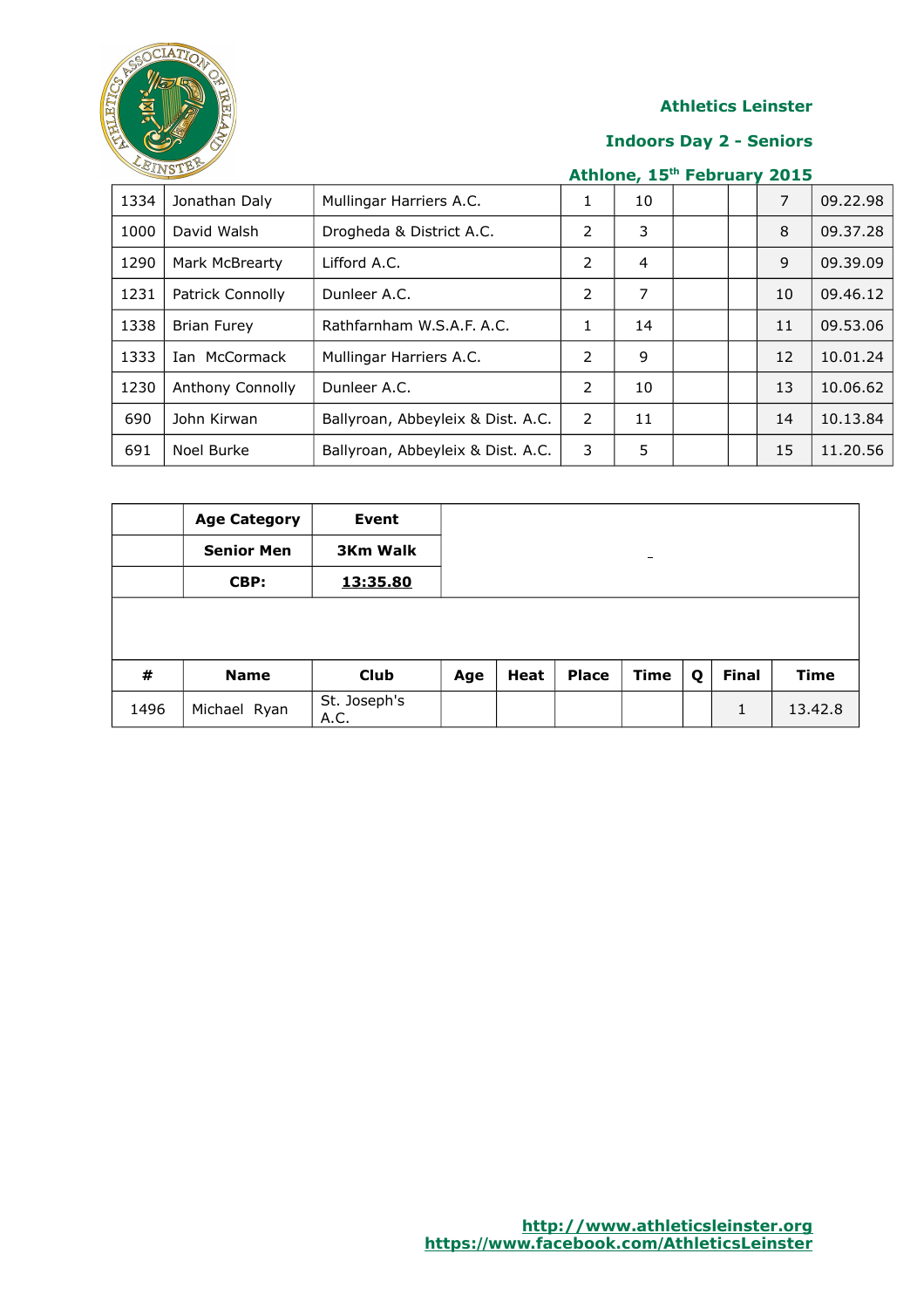

#### **Indoors Day 2 - Seniors**

## **Athlone, 15th February 2015**

**Senior Men Field**

|      | <b>Age Category</b>                   | Event |                 |     |                 |
|------|---------------------------------------|-------|-----------------|-----|-----------------|
|      | <b>Senior Men</b><br><b>High Jump</b> |       |                 |     |                 |
|      | CBP:                                  | 2.16m |                 |     |                 |
|      |                                       |       |                 |     |                 |
| #    | <b>Name</b>                           |       | <b>Club</b>     | Age | <b>Distance</b> |
| 1477 | Barry Pender                          |       | St. Abbans A.C. |     | 2.14            |
| 798  | Neil Halstead                         |       | Celbridge A.C.  |     | 1.60            |

|     | <b>Age Category</b> | Event             |                         |     |                 |
|-----|---------------------|-------------------|-------------------------|-----|-----------------|
|     | <b>Senior Men</b>   | <b>Pole Vault</b> |                         |     |                 |
|     | CBP:                | 4.6m              |                         |     |                 |
|     |                     |                   |                         |     |                 |
| #   | <b>Name</b>         |                   | <b>Club</b>             | Age | <b>Distance</b> |
| 957 | Ian Rogers          |                   | Clonliffe Harriers A.C. |     | 4.75            |

|      | <b>Age Category</b> | Event     |                           |     |                 |
|------|---------------------|-----------|---------------------------|-----|-----------------|
|      | <b>Senior Men</b>   | Long Jump |                           |     |                 |
|      | CBP:                | 6.85m     |                           |     |                 |
|      |                     |           |                           |     |                 |
| #    | <b>Name</b>         |           | <b>Club</b>               | Age | <b>Distance</b> |
| 1498 | David Tobin         |           | Trim A.C.                 |     | 6.96            |
| 1396 | Eoin Kelly          |           | St. Abbans A.C.           |     | 6.54            |
| 1492 | Stephen Gaffney     |           | Rathfarnham W.S.A.F. A.C. |     | 6.11            |
| 1394 | Conor Daly          |           | St. Abbans A.C.           |     | 5.75            |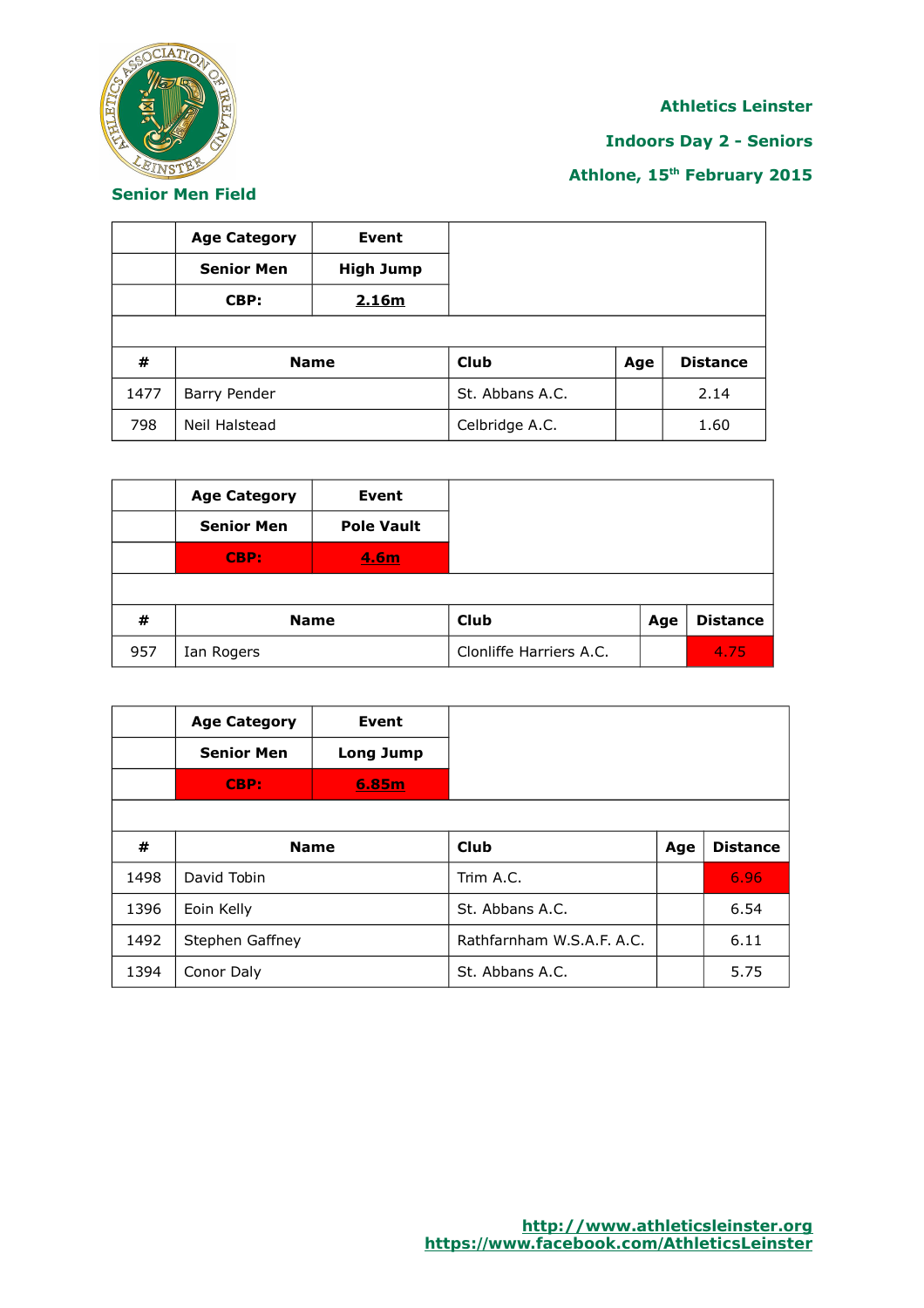

### **Indoors Day 2 - Seniors**

|      | <b>Age Category</b> | Event              |                 |     |                 |
|------|---------------------|--------------------|-----------------|-----|-----------------|
|      | <b>Senior Men</b>   | <b>Triple Jump</b> |                 |     |                 |
|      | CBP:                | 14.53m             |                 |     |                 |
|      |                     |                    |                 |     |                 |
| #    | <b>Name</b>         |                    | <b>Club</b>     | Age | <b>Distance</b> |
| 1396 | Eoin Kelly          |                    | St. Abbans A.C. |     | 14.50           |
| 1394 | Conor Daly          |                    | St. Abbans A.C. |     | 12.98           |

|      | <b>Age Category</b><br><b>Senior Men</b><br>CBP: | Event<br><b>Shot Putt</b><br><u>15.51m</u> |                     |     |                 |
|------|--------------------------------------------------|--------------------------------------------|---------------------|-----|-----------------|
| #    | <b>Name</b>                                      |                                            | <b>Club</b>         | Age | <b>Distance</b> |
| 1431 | Matthew O'Reilly                                 |                                            | St. L. O'Toole A.C. |     | 11.69           |
| 1144 | Michael Kenny                                    |                                            | Kildare A.C.        |     | 10.72           |
| 783  | Kieran Kelly                                     |                                            | Brow Rangers A.C.   |     | 10.62           |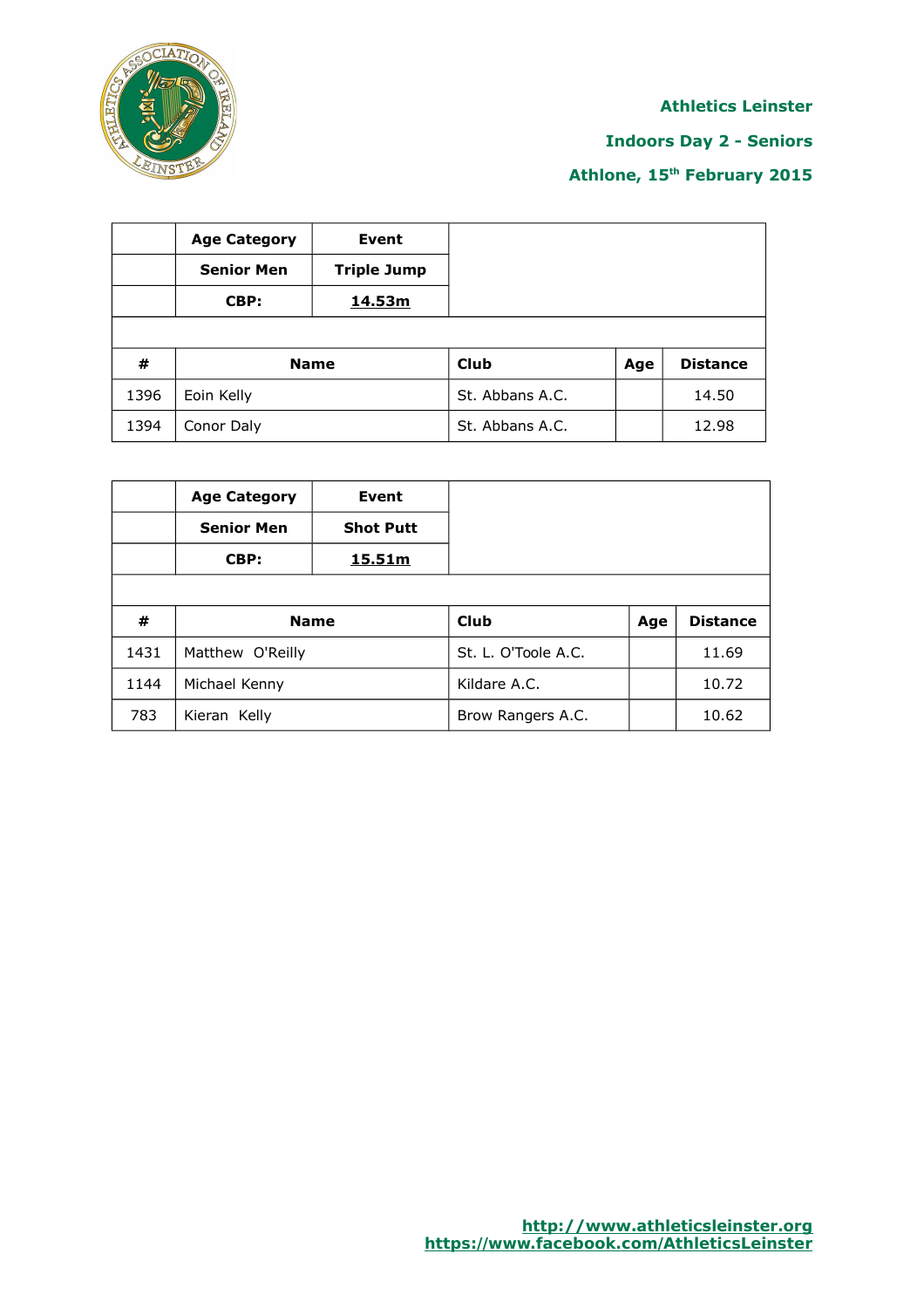

#### **Athletics Leinster**

**Indoors Day 2 - Seniors**

**Athlone, 15th February 2015**

#### **Senior Women Track**

|      | <b>Age Category</b>    | Event                          |     |             |              | -           |                |             |
|------|------------------------|--------------------------------|-----|-------------|--------------|-------------|----------------|-------------|
|      | <b>Senior</b><br>Women | 60m Sprint                     |     |             |              |             |                |             |
|      | CBP:                   | 7.70                           |     |             |              |             |                |             |
|      |                        |                                |     |             |              |             |                |             |
|      |                        |                                |     |             |              |             |                |             |
| #    | <b>Name</b>            | <b>Club</b>                    | Age | <b>Heat</b> | <b>Place</b> | <b>Time</b> | <b>Final</b>   | <b>Time</b> |
| 799  | Claire Brady           | Celbridge A.C.                 |     |             |              |             | 1              | 7.60        |
| 1254 | Sarah Murray           | Fingallians A.C.               |     |             |              |             | 2              | 7.66        |
| 169  | Louise Holmes          | Kilkenny City Harriers<br>A.C. |     |             |              |             | 3              | 7.90        |
| 162  | Lynda<br>Ngankam       | Donore Harriers                |     |             |              |             | $\overline{4}$ | 8.01        |
| 1352 | Aishling<br>Watters    | Navan A.C.                     |     |             |              |             | 5              | 8.48        |

|      | <b>Age Category</b>           | Event                          |     |      |              | $\qquad \qquad$ |              |             |
|------|-------------------------------|--------------------------------|-----|------|--------------|-----------------|--------------|-------------|
|      | <b>Senior</b><br><b>Women</b> | 200m                           |     |      |              |                 |              |             |
|      | CBP:                          | 25.42                          |     |      |              |                 |              |             |
|      |                               |                                |     |      |              |                 |              |             |
|      |                               |                                |     |      |              |                 |              |             |
| #    | <b>Name</b>                   | <b>Club</b>                    | Age | Heat | <b>Place</b> | <b>Time</b>     | <b>Final</b> | <b>Time</b> |
| 169  | Louise Holmes                 | Kilkenny City Harriers<br>A.C. |     |      |              |                 | 1            | 25.87       |
| 1352 | Aishling<br>Watters           | Navan A.C.                     |     |      |              |                 | 2            | 27.50       |
| 1223 | Grainne                       | Dundrum South Dublin           |     |      |              |                 | 2            | 27.50       |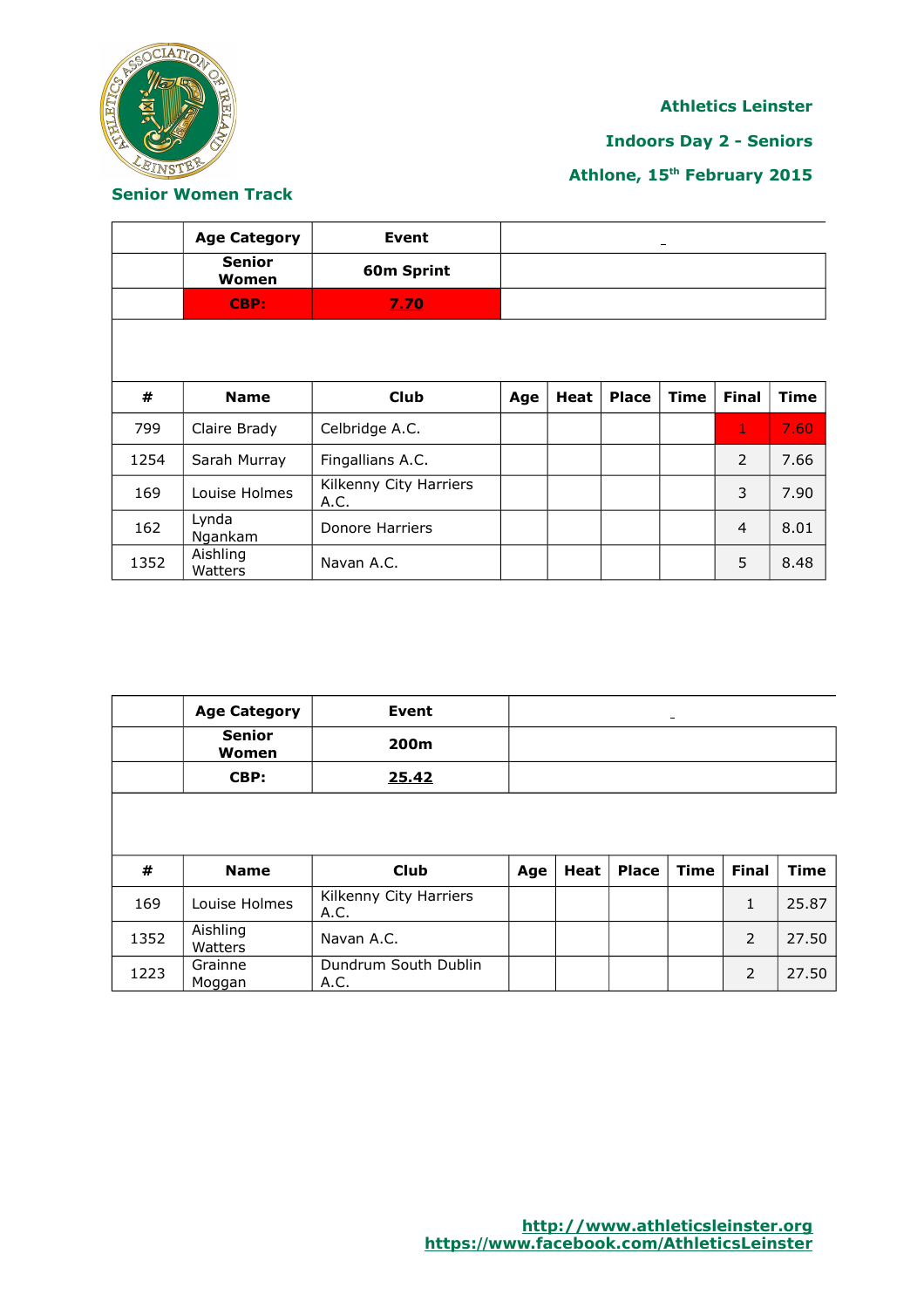

#### **Indoors Day 2 - Seniors**

# **Athlone, 15th February 2015**

|     | <b>Age Category</b>    | Event                        |     |      |       | $\qquad \qquad$ |              |             |
|-----|------------------------|------------------------------|-----|------|-------|-----------------|--------------|-------------|
|     | <b>Senior</b><br>Women | 400m                         |     |      |       |                 |              |             |
|     | CBP:                   | 56.76                        |     |      |       |                 |              |             |
|     |                        |                              |     |      |       |                 |              |             |
| #   | <b>Name</b>            | Club                         | Age | Heat | Place | Time            | <b>Final</b> | <b>Time</b> |
| 163 | Grace O'Rourke         | Dundrum South Dublin<br>A.C. |     |      |       |                 | 1            | 1.02.76     |

686 | Ciara Leacy | Ardee & District A.C. | | | | | | | | | | | | 1.09.04

|      | <b>Age Category</b> | Event                          |     |      |              | -           |              |             |
|------|---------------------|--------------------------------|-----|------|--------------|-------------|--------------|-------------|
|      | <b>Senior Women</b> | <b>60m Hurdles</b>             |     |      |              |             |              |             |
|      | CBP:                | 8.67                           |     |      |              |             |              |             |
|      |                     |                                |     |      |              |             |              |             |
|      |                     |                                |     |      |              |             |              |             |
| #    | <b>Name</b>         | <b>Club</b>                    | Age | Heat | <b>Place</b> | <b>Time</b> | <b>Final</b> | <b>Time</b> |
| 1273 | Sinead<br>McDonough | Kilkenny City Harriers<br>A.C. |     |      |              |             |              | 10.16       |

|      | <b>Age Category</b>    | Event          |     |      |              |                          |   |              |             |
|------|------------------------|----------------|-----|------|--------------|--------------------------|---|--------------|-------------|
|      | <b>Senior</b><br>Women | 800m           |     |      |              | $\overline{\phantom{m}}$ |   |              |             |
|      | CBP:                   | 2.10.42        |     |      |              |                          |   |              |             |
|      |                        |                |     |      |              |                          |   |              |             |
|      |                        |                |     |      |              |                          |   |              |             |
| #    | <b>Name</b>            | <b>Club</b>    | Age | Heat | <b>Place</b> | <b>Time</b>              | Q | <b>Final</b> | <b>Time</b> |
| 1276 | Fiona Kehoe            | Kilmore A.C.   |     |      |              |                          |   | $\mathbf{1}$ | 2.11.87     |
| 1361 | Rachel Gibson          | North Down AC  |     |      |              |                          |   | 2            | 2.15.95     |
| 1288 | Sinead Leavy           | Le Cheile A.C. |     |      |              |                          |   | 3            | 2.39.94     |
| 965  | Anna King              | Crusaders A.C. |     |      |              |                          |   | <b>DNF</b>   | <b>DNF</b>  |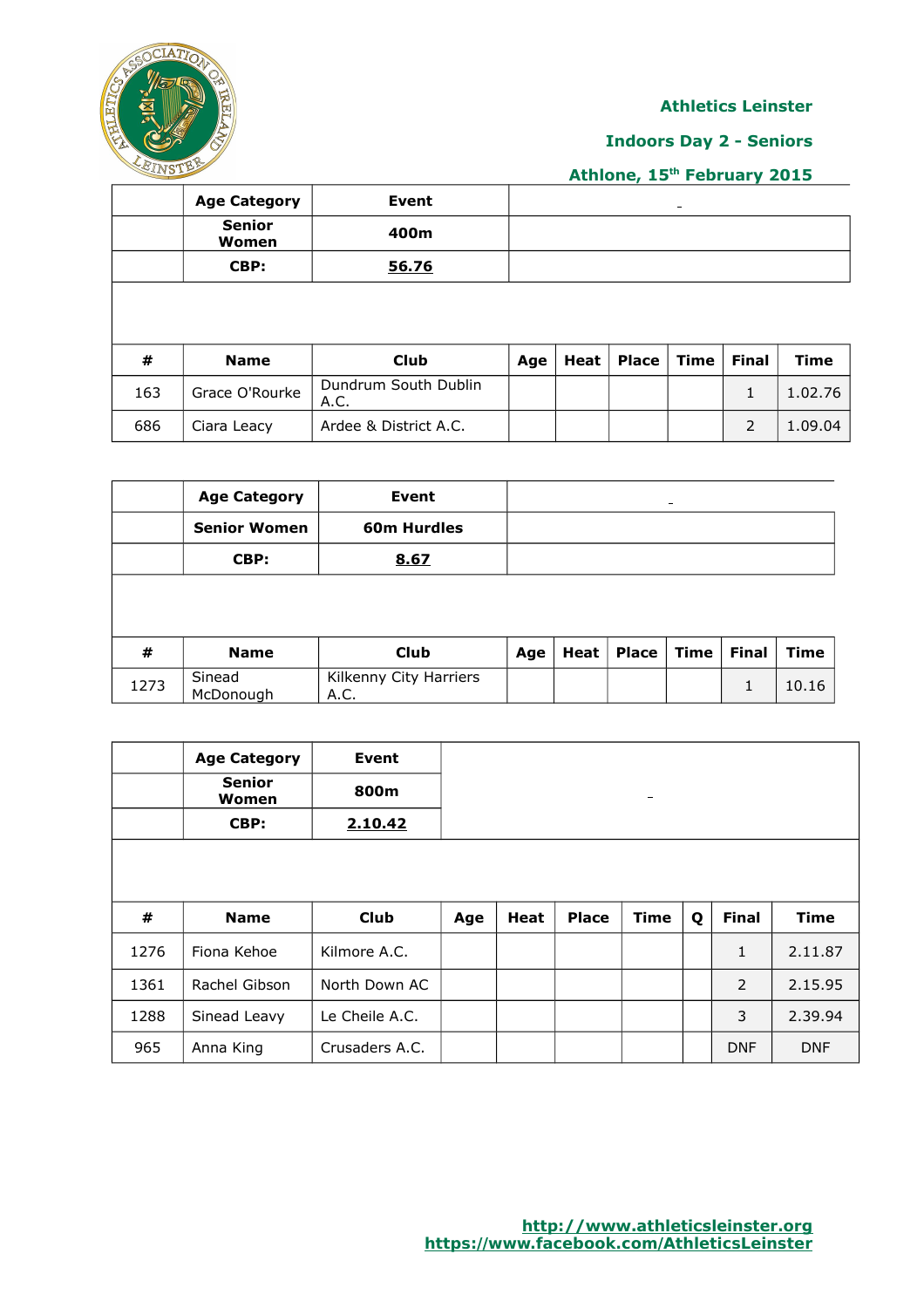

#### **Indoors Day 2 - Seniors**

|      | <b>Age Category</b>    | Event           |     |      |              |             |   |              |             |
|------|------------------------|-----------------|-----|------|--------------|-------------|---|--------------|-------------|
|      | <b>Senior</b><br>Women | 1500m           |     |      |              | -           |   |              |             |
|      | CBP:                   | 4.41.02         |     |      |              |             |   |              |             |
|      |                        |                 |     |      |              |             |   |              |             |
|      |                        |                 |     |      |              |             |   |              |             |
| #    | <b>Name</b>            | <b>Club</b>     | Age | Heat | <b>Place</b> | <b>Time</b> | Q | <b>Final</b> | <b>Time</b> |
| 1227 | Nicola Welsh           | Dunleer A.C.    |     |      |              |             |   | 1            | 4.56.98     |
| 1404 | Nicole O Malley        | St. Coca's A.C. |     |      |              |             |   | 2            | 5.18.17     |
| 1288 | Sinead Leavy           | Le Cheile A.C.  |     |      |              |             |   | 3            | 5.40.61     |
|      |                        |                 |     |      |              |             |   |              |             |

|     | <b>Age Category</b><br><b>Senior</b> | Event          |     |      |              |                   |   |              |             |
|-----|--------------------------------------|----------------|-----|------|--------------|-------------------|---|--------------|-------------|
|     | Women                                | 3000m          |     |      |              | $\qquad \qquad -$ |   |              |             |
|     | CBP:                                 | N/A            |     |      |              |                   |   |              |             |
|     |                                      |                |     |      |              |                   |   |              |             |
| #   | <b>Name</b>                          | <b>Club</b>    | Age | Heat | <b>Place</b> | <b>Time</b>       | Q | <b>Final</b> | <b>Time</b> |
| 778 | Elizabeth Egan                       | Bree A.C.      |     |      |              |                   |   | Ι.           | 10.37.22    |
| 161 | Katie O'Connor                       | Celbridge A.C. |     |      |              |                   |   | 2            | 12.24.28    |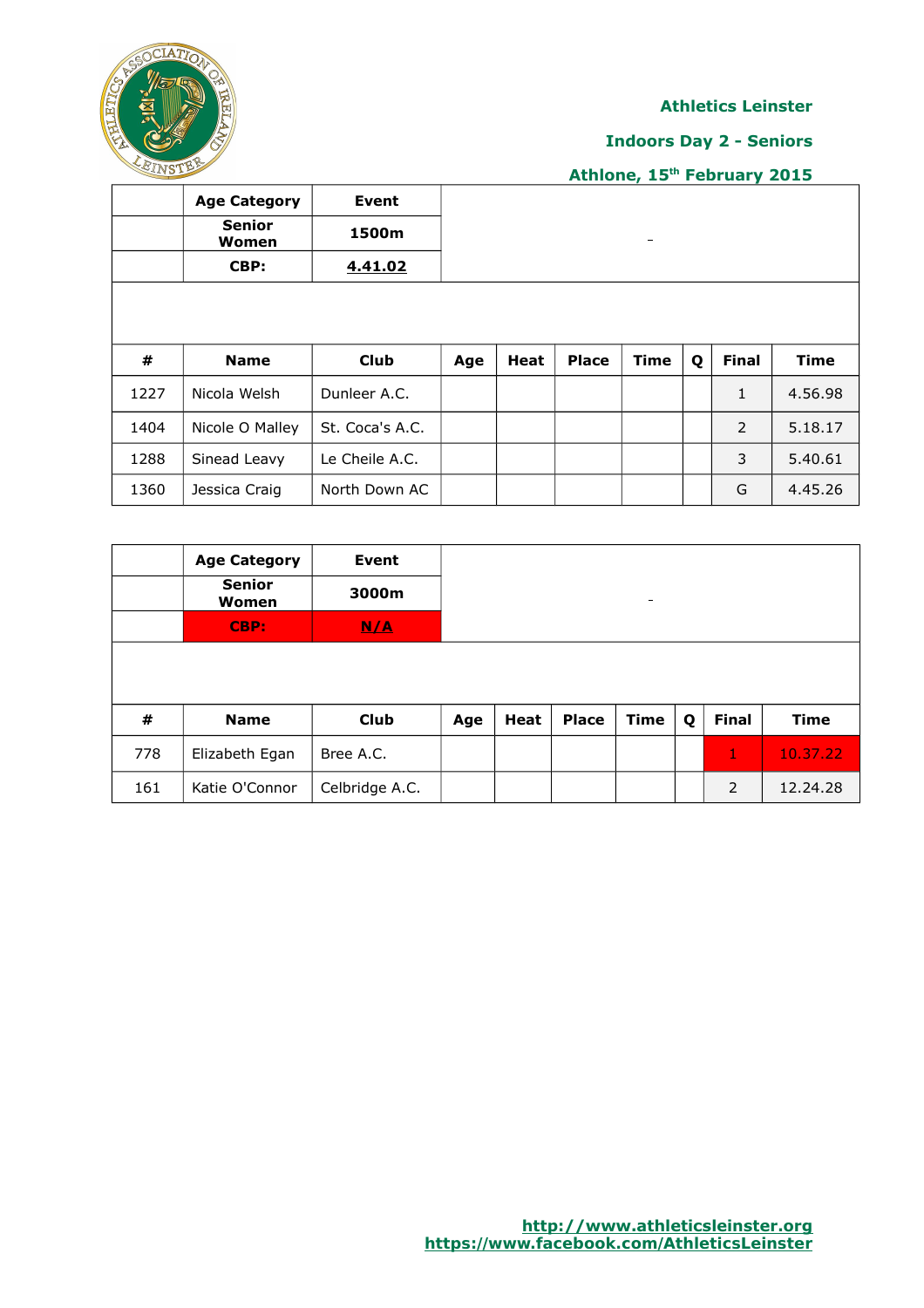

#### **Indoors Day 2 - Seniors**

|      | <b>Age Category</b> | <b>Event</b>      |                              |     |                 |
|------|---------------------|-------------------|------------------------------|-----|-----------------|
|      | <b>Senior Women</b> | <b>High Jump</b>  |                              |     |                 |
|      | CBP:                | 1.77 <sub>m</sub> |                              |     |                 |
|      |                     |                   |                              |     |                 |
| #    |                     | <b>Name</b>       | Club                         | Age | <b>Distance</b> |
| 163  | Grace O'Rourke      |                   | Dundrum South Dublin<br>A.C. |     | 1.65            |
| 1223 | Grainne Moggan      |                   | Dundrum South Dublin<br>A.C. |     | 1.65            |
| 1273 | Sinead McDonough    |                   | Kilkenny City Harriers A.C.  |     | 1.55            |
| 832  | Vivian Fleischer    |                   | Celbridge A.C.               |     | 1.55            |
| 777  | Catherine Corcoran  |                   | Bree A.C.                    |     | 1.35            |

|      | <b>Age Category</b> | Event             |                         |     |                 |
|------|---------------------|-------------------|-------------------------|-----|-----------------|
|      | <b>Senior Women</b> | <b>Pole Vault</b> |                         |     |                 |
|      | CBP:                | 2.2 <sub>m</sub>  |                         |     |                 |
|      |                     |                   |                         |     |                 |
| #    | <b>Name</b>         |                   | Club                    | Age | <b>Distance</b> |
| 1287 | Ruth Larragy        |                   | Le Cheile A.C.          |     | 3.10            |
| 777  | Catherine Corcoran  |                   | Bree A.C.               |     | <b>NH</b>       |
| 687  | Claire Wilkinson    |                   | Ballymena & Antrim A.C. |     | <b>NH</b>       |

|      | <b>Age Category</b> | Event     |                              |     |                 |  |  |  |
|------|---------------------|-----------|------------------------------|-----|-----------------|--|--|--|
|      | <b>Senior Women</b> | Long Jump |                              |     |                 |  |  |  |
|      | CBP:                | <u>6m</u> |                              |     |                 |  |  |  |
|      |                     |           |                              |     |                 |  |  |  |
| #    | <b>Name</b>         |           | Club                         | Age | <b>Distance</b> |  |  |  |
| 832  | Vivian Fleischer    |           | Celbridge A.C.               |     | 5.59            |  |  |  |
| 1223 | Grainne Moggan      |           | Dundrum South Dublin<br>A.C. |     | 4.87            |  |  |  |